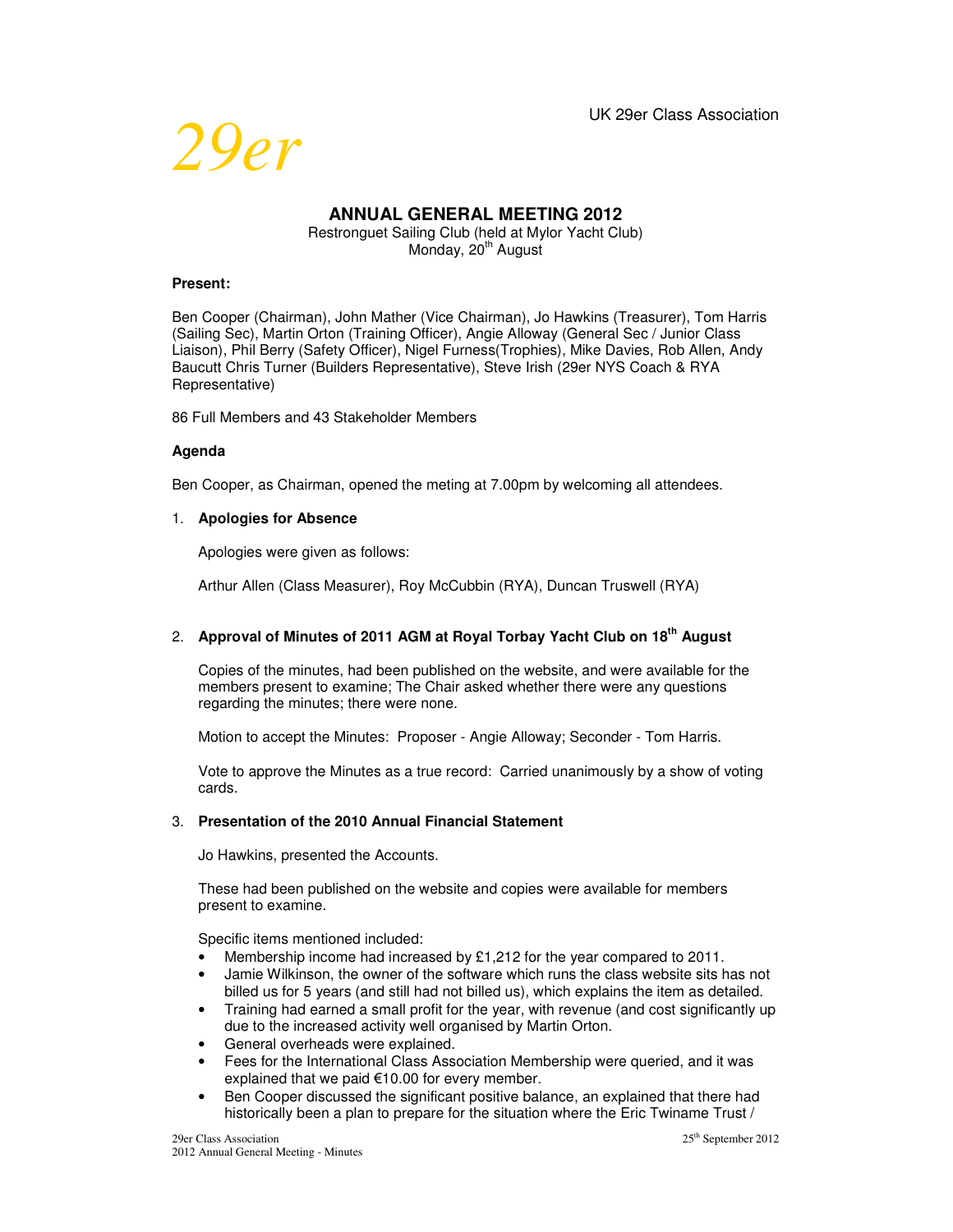RYA were not providing the class with a RIB; however, in the view of the committee, there was no need to plan for this eventuality, and therefore the funds could possibly be used for other purposes; one such item being considered by the committee was the acquisition of a class 6 boat road trailers for the class. This could then be used for overseas events, including if the RYA wanted to take squads overseas for training / events. The new committee would continue to consider this item.

Ben Cooper expressed thanks on behalf of the Association to Jo Hawkins for all her work during the year, and for presenting a very healthy set of accounts.

Motion to accept the Accounts: Proposer - Kay Batten; Seconder - Fran Davies.

Vote to approve the Accounts as a true record: Carried unanimously by a show of voting cards.

# 4. **Chairman's Report (to include Sailing Report)**

Ben Cooper, as Acting Chairman, presented his report, coving the last 12 months from the last AGM (attached at the end of these Minutes).

There were no questions.

# 5. **Training Officer's Report**

Martin Orton, as Training Officer presented his report, coving the last 12 months from the last AGM (attached at the end of these Minutes).

There were no questions.

# 6. **2012 Membership Fees Proposal**

Ben Cooper proposed that the Membership Fees for 2013 should remain unchanged from 2012. These were presented as follows, and would take effect on 1<sup>st</sup> October 2012 for new to the class membership applicants, and 1<sup>st</sup> January 2013 for renewing members:

- i. Individual Adult Full member £32.50
- ii. Individual Youth Full member £32.50
- iii. Individual Student Full member 22.50
- iv. Family Full member £45.00
- v. Temporary membership retain at £10 as before.

Motion to accept the proposal: Proposer - Tom Harris; Seconder - Charlie Stowe

Vote to approve the minutes as a true record: Carried unanimously by a show of voting cards.

# 7. **Proposal to amend Clause 10.2 of the Class Constitution regarding Sailor Representatives**

The proposed amendment, as published in the Agenda for the meeting, was read as follows:

- 10.2 The Committee will be elected at the AGM and will be formed of
	- The Officers of the Association, plus:
	- A maximum of 4 other elected individuals, plus:
	- One Sailor Representative for each Region (as defined by the Committee), *plus one additional Representative, to ensure that there is at least one Male and one Female Representative.*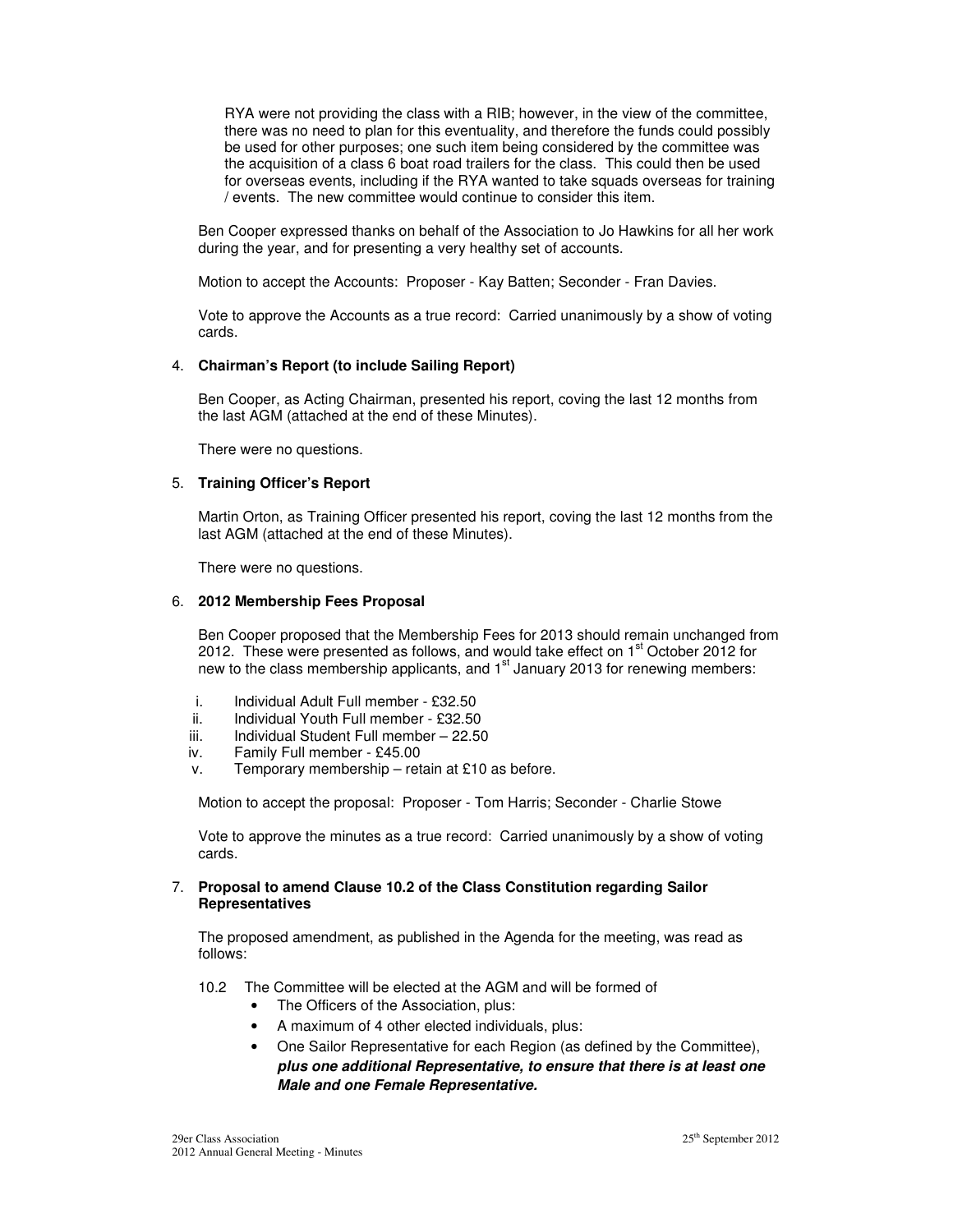Ben Cooper explained that the rationale behind this change was that it was possible under the existing clause that all the elected sailor representatives would be male; the purpose of this change was to ensure that there was at least one female sailor representative. Ben Cooper further pointed out that, in line with the Class Constitution (Clause 12.8), a vote to change the Class Constitution requires a two-thirds majority of all Full and Stakeholder members voting.

This Motion was being proposed by John Mather, and was seconded by Ben Cooper.

Ben Cooper asked the attendees whether there were any questions on this proposal; there were none.

Vote to approve the Proposal: Carried unanimously by a show of voting cards.

#### 8. **Election of Officers of the Association, Committee Members and Regional Sailor Representatives for 2012/13**

#### *Election of Officers of the Association and Committee Members:*

Ben Cooper explained that a notice had been posted on the website, and on the Event Official Notice Board seeking nominations for each Officer position, and each of the four general committee positions; 12 nominations had been received, all of which had been proposed and seconded in line with the Class Constitution.

Ben Cooper presented the twelve committee nominations, and suggested that unless there were any objections, and no positions were being contested by more than one nomination, that all the Election could be taken in one block vote.

This was proposed by James Poyner; Seconder – Chris Berry

Vote to elect the new Committee: Carried unanimously by a show of voting cards.

The Committee for 2012/13 was thus elected as follows:

| Chairman:          | Ben Cooper   | Training Officer:         | Tim Blackstone       |
|--------------------|--------------|---------------------------|----------------------|
| Vice Chairman:     | John Mather  | <b>Safety Officer:</b>    | <b>Charlie Stowe</b> |
| Treasurer:         | Jo Hawkins   | General Secretary:        | Angie Alloway        |
| Sailing Secretary: | Phil Kilburn | <b>Marketing Officer:</b> | Phil Tilley          |
| Committee member:  | Martin Orton | Committee member:         | <b>Tom Harris</b>    |
| Committee member:  | Adrian Peach | Committee member:         | David Baddeley       |
|                    |              |                           |                      |

#### *Election of Sailor Representatives:*

A notice had also been posted on the website, and on the Event Official Notice Board seeking nominations for Sailor Representatives. Nominations had been received for each Area, all of which had been proposed and seconded in line with the Class Constitution.

Ben Cooper then sought a nomination for the newly created Ladies Representative;

• Joan Furness volunteered to stand; Proposer – Ollie Cooper; Seconder – John Mather

Ben Cooper presented the Area Sailor Representative nominations, and suggested that unless there were any objections, and no positions were being contested by more than one nomination, that all the Election could be taken in one block vote.

This was proposed by Will Alloway; Seconder – Charlie Stowe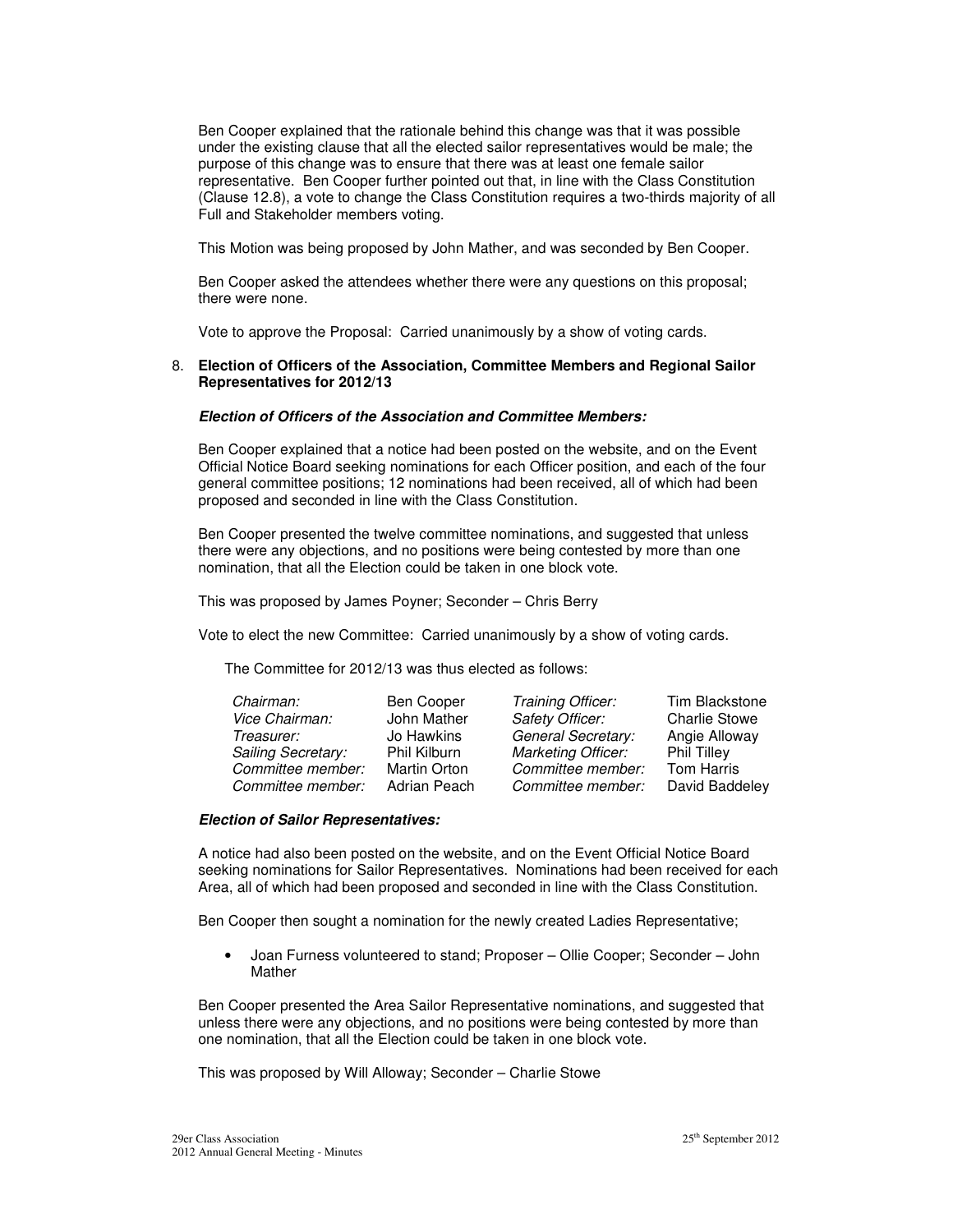Vote to elect the new Sailor Representatives: Carried unanimously by a show of voting cards.

The Sailor Representatives for 2012/13 was thus elected as follows:

| South-West:<br>South: | Jovian Short<br>Owen Bowerman | Midlands:<br>North: | Matt Venables<br>Jamie Catchpole |
|-----------------------|-------------------------------|---------------------|----------------------------------|
| South East:           | <b>Barney Blackstone</b>      | Wales:              | Josh Davies                      |
| East:                 | <b>Charlotte Hooper</b>       | Scotland:           | <b>Rory Hunter</b>               |
| <i>Ladies:</i>        | Joan Furness                  |                     |                                  |

# 9. **Open Question and Answer Session**

Adrian Peach – Questioned whether there was a better way of getting event results published quickly onto the class website etc; He offered assistance from Bob McPherson who could provide software for the class to manage their own results.

Ben Cooper indicated that the committee would look into this idea over the next few months.

Chris Turner presented plans regarding new foils; He explained that at the 2012 Worlds Championships it had been proposed that the material used for the rudder & dagger board should be replaced with fibre glass (from aluminium). He explained that the cost of aluminium is going up whilst fibre glass is reducing. Sample foils are being manufactured and would be tested by different class associations during the forthcoming year, with a view to approving them for use for used from 2014.

Ben Cooper mentioned that there had been a request for Technical Reps to work with the International Class if anyone was interested.

Phil Tilley requested a technical report to be given at future AGM's. The chairman agreed.

There were no further questions.

Ben Cooper then closed the meeting at 8.05pm, and thanked everyone for their time and contribution.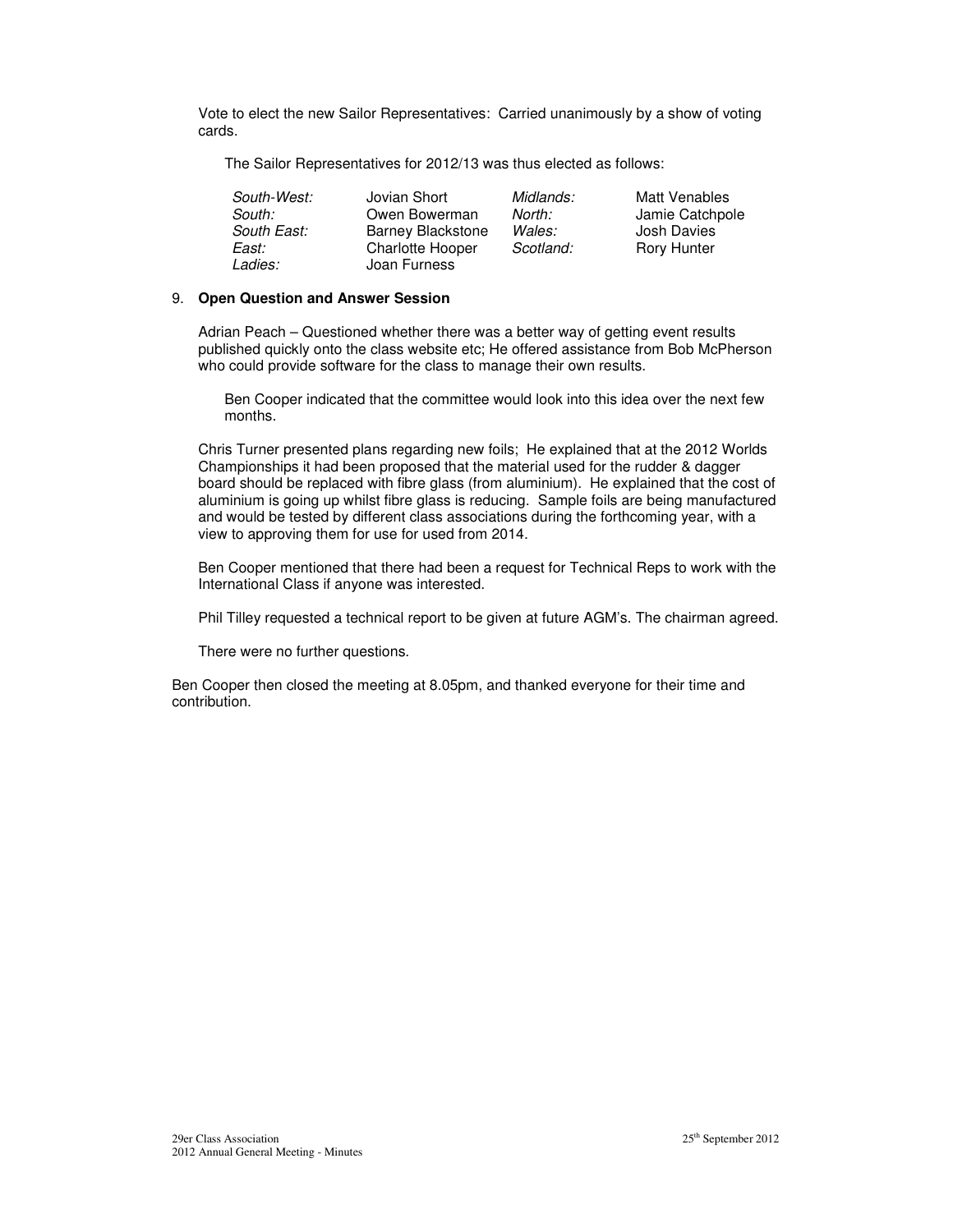#### **Chairmans Report – August 2012**

Welcome to the 2012 AGM – it's great to see so many here, and I hope that you've had a great first day on the water.

My role here is to give a review of the last 12 months, and it has been a fantastic time for the class. We've got where we are with considerable time and effort; and therefore before I move on to the year in general, I would therefore like to express considerable thanks to a few key people for their support and commitment, often behind the scenes, but without them, we would not be here today.

First, I must mention our Training Officer, Martin Orton. You will hear from him separately in a few minutes; he has done a fantastic job in developing our class open training programme, to the point where it continues to be oversubscribed, hugely successful, and generating universal praise from the sailors. Martin is stepping aside from this role, but the structure and plans he has put in place will ensure that this aspect of our overall activities have a sure base for the future. I would like to give my personal thanks to Martin for all his efforts and support. He is looking to continue in a general capacity on the committee if elected.

Whilst on Training, I would also like to specifically thank Phil Walker, our class coach, who has worked with Martin and the RYA helping to deliver the successful programme that we now have.

Second, Tom Harris, who took on the role of Sailing Secretary for the year, taking a big load of me from the previous year, and ensuring that we have had a great programme in place for 2012. With the growth in the fleet we have an increasing challenge to find clubs able to take us … a double edged sword in some ways, but we have some great variety in the programme, we're heading further north to support the Scottish sailors, and we have a good mix of inland and sea events. No only that but we added the Noble Marine Winter Championships too as a new addition to the calendar – many thanks to Phil Kilburn and Nobel Marine for their support. Tom is stepping down from this role, and we thought we had filled the position, but we have been thwarted at the last minute, so we are still looking for a Sailing Secretary.

Third, Phil Berry, our Safety Officer, who has been a continual support, taking administrative control of our Eric Twiname RIB, and ensuring that we have appropriate processes in place for the management of overall safety at all our events. Phil too is stepping down from his role, and I an extremely grateful for his support

Fourth, Jo Hawkins, our Treasurer, and also huge help at this event. you will also here from Jo in due course, and I am particularly grateful to Jo for her work in managing the accounts. Jo is willing to continue in the role, but on the understanding that we find someone to start shadowing her with a view to taking over next summer.

Fifth, Martha Berry, our class administrator at the end, who takes all the admin stuff from Tom, Martin and me supporting the committee in general, and who has supported us all with membership, event and training administration. A huge amount gows on behind the scenes, and Martha catches lots of it, ensuring that problems are avoided, and that things run simoothly. Thanks Martha.

Sixth, the RYA … I will come back to them.

There are others too – John Mather, our Vice Chairman, who as a sailor in the fleet ensures that we have the voice of those that matter right in the centre of things. John also coordinates the sailor reps in helping get new to the class sailors involved, and generally feeding back to the committee on what they want – the Buddy System was their idea amongst other things.

Angie Alloway, our Junior Class Liaision officer and General Secretary. Primarily ensuring that we are selling ourselves effectively to the Junior Classes, and also coordinating the new entrants wanting to try the boat.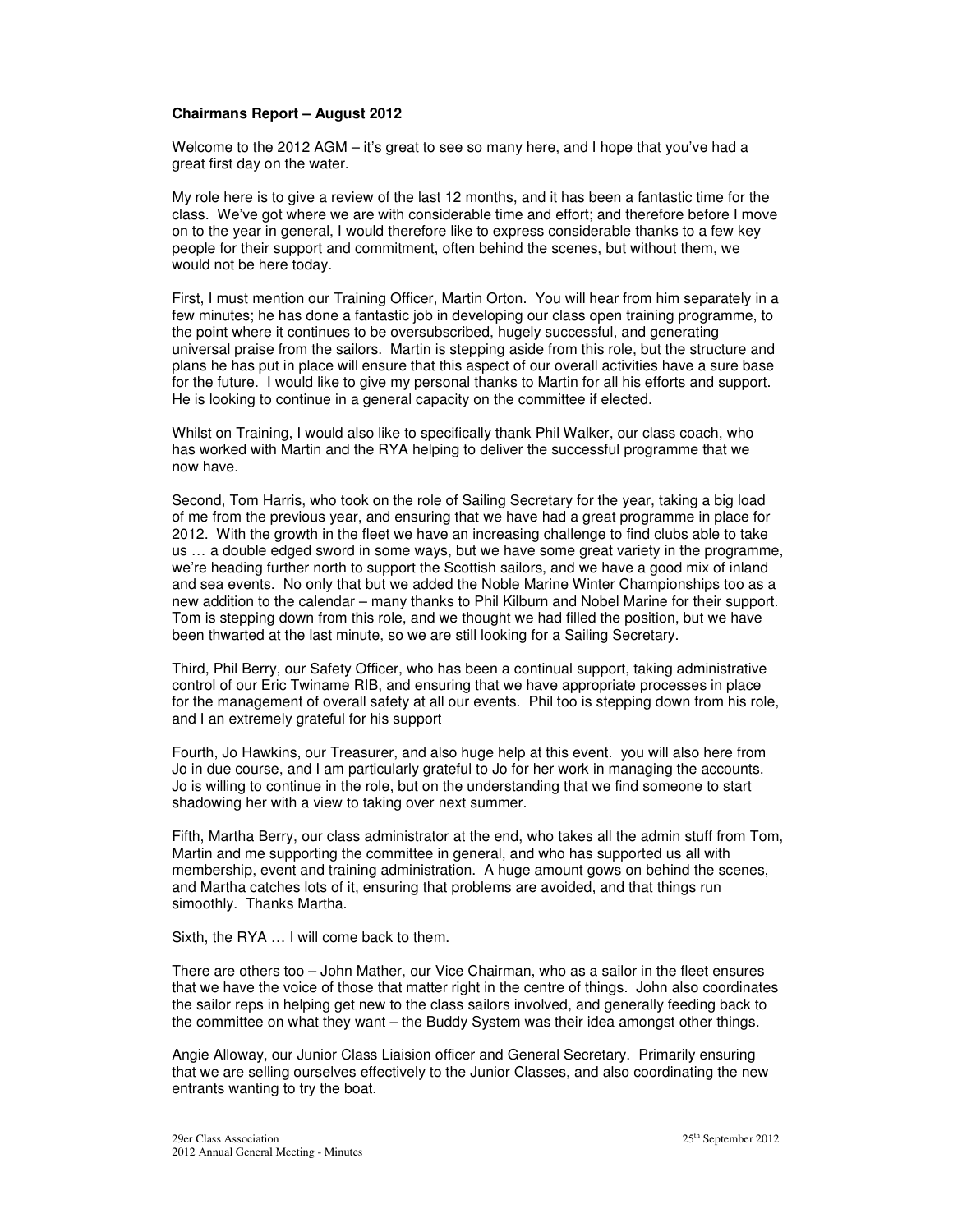Rob Allen, and Pete Bucktrout, who between them took the marketing role, making sure that the class is continually appearing in the appropriate yachting media with reports etc. – they are both stepping aside, and we are still in need of a new Marketing Officer.

Nigel Furness, who has managed our trophies this year, as a general committee member, plus Mike Davies, and Andy Baucutt – they all help to make the class what it is today … but we need new parents to take over if things are to continue in this positive manner.

Me – my son goes to uni this autumn, but I am willing to continue in the role for the time being …. But like Jo Hawkins, I am keen that someone starts to shadow me as the year progresses, because I will not be standing again next summer. The class is in a great state, but we need new volunteers to pick up the baton and continue the work for the benefit our your offspring.

So what of the year? There are many really positive things report.

First, membership … We have 230 members as seven days ago, which is slightly up on last year. This is made up of 118 youth members, 3 student members, 13 adult members and 44 family memberships giving us a further 96 actual members. Its great that we continue to grow, and indeed we are now the largest association in the International Class. As the autumn starts, we will be seeing many more coming into the class, particularly from Toppers, Cadets and Mirrors, as well as hopefully a few more coming across from 420's.

Second, sailing in general … numbers are up across all events, with, as has been said already, the  $2^{nd}$  biggest Nationals in the UK class history. 73 at the RYA Volvo Youth Nationals, and over 60 at last autumns Inlands … we should beat that again this autumn.

Competition overseas is key to the development of our sailors, and I am really pleased with the progress that has been made this year. 32 boats at the Worlds in Travemunde last month is fantastic  $\ldots$  and congratulations specifically to Ben Batten and Tim Gratton finishing in  $8<sup>th</sup>$ , and Owen Bowerman / Morgan Peach finishing in 21 $st$  in a fleet of over 220. The Europeans in Poland early in July has a smaller GBR representation, but we still made our mark – with Jack Hawkins and Tim Walton finishing in  $10<sup>th</sup>$ .

Ben and Tim were also selected as our representatives for the ISAF Youth World Championships in Dublin ... finishing in  $7<sup>th</sup>$ . We also sent two boats to the new Eurosaf Event in Arhus, Denmark – a frustrating event for Vicki Payne / Stephi Orton and Matt Venables and Will Alloway.

We tried to continue the travel support grants for non Squad Sailors; but there were too many crew changes for us to actually award all three grants for the World Champs, but we do want to continue this in future.

Now the RYA – they are an essential partner in the class, and we have a great relationship with them, ensuring that we are well positioned as one of the key Youth Classes in the UK ... we have a defined contract with them which specifies how they will support us, both financially and in kind, and which also details what they expect from us in return.

As a result of the progress we have made, and the structure we have in place, the RYA are now very supportive in terms of recommending the class to transitioning sailors, and indeed in areas where we are less strong, Scotland, where we are seeing great growth, the North of England and Wales, there is a particular enthusiasm recommending new sailors into the class.

I should emphasis, that we are independent of the RYA – it is a partnership, and we work to our own strategy and plans, but the RYA are totally supportive and indeed enthusiastic of the progress we are making … obviously, the introduction of the women's skiff at the 2016 Olympics can only be of benefit to the class in general. Our relationship with the RYA is very strong, collaborative and mutually supportive for the benefit of both, and competitive sailing in general.

We have made significant progress in the use of the website for better communication; the Facebook page is a great community, and I know that there are local pages too for specific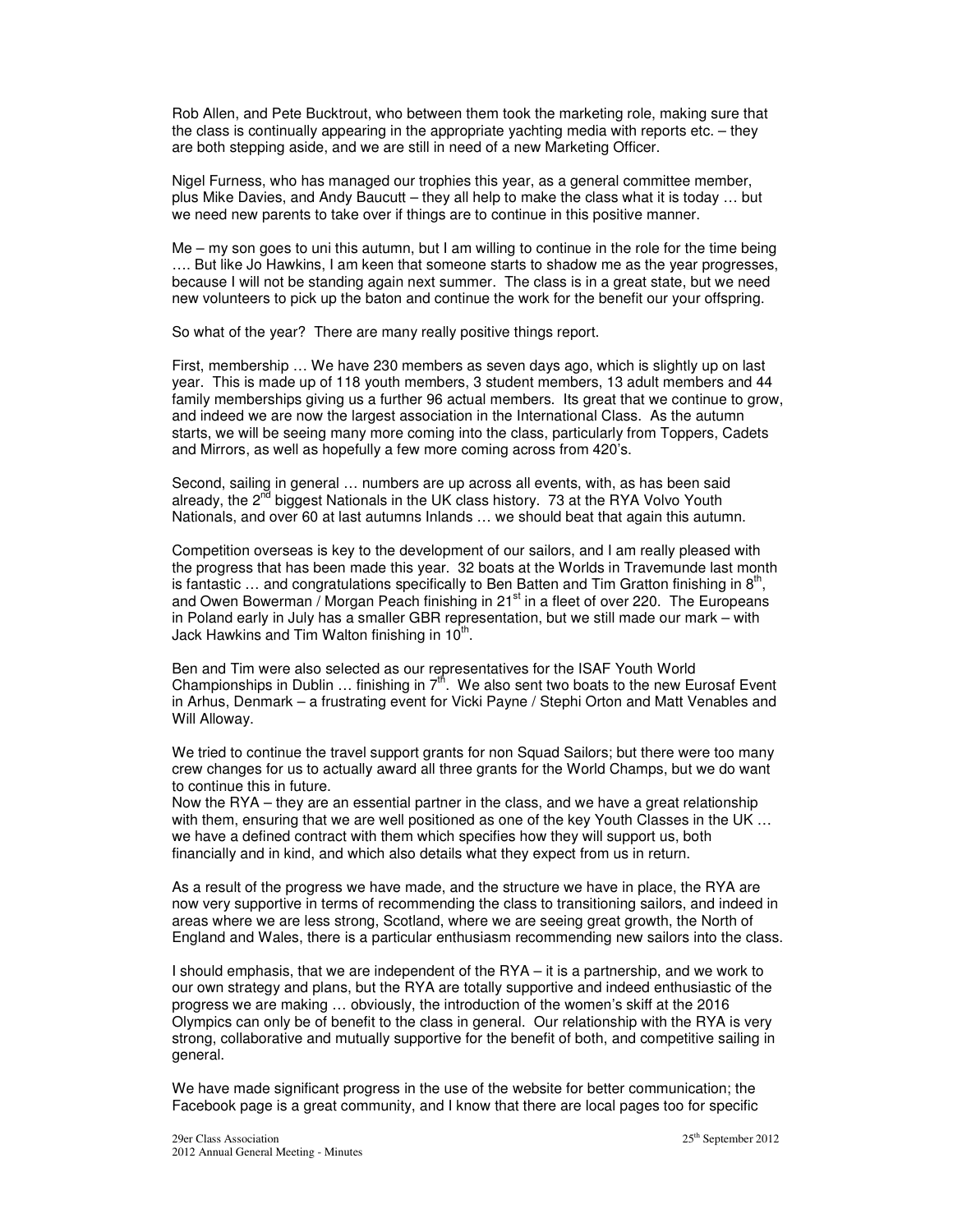activities and communication. We would like to get a newsletter off the ground too … we tried earlier this year, but I'd like to try to get this going

Our relations with Ovington boats too is really strong, and indeed we are working with them to help with bringing new members into the class, and they have a boat upgrade programme in place to help with this

I have probably gone on enough …it is very positive time for the class, and the year can be regarded as a huge success. For those who don't know, we now have a major target with the 2015 World Championships being awarded to the Pwllheli SC (just awaiting final confirmation) … something for us all to aim for, and the ultimate recognition of the standing we now have in the International Class as a whole.

Finally, I'd like to thank my wife Debbie for continuing to be so supportive - we both take a huge amount of pleasure from seeing the progress that has been made by the class this year. It has a great future ahead of it in the UK, and if we can continue to lay on events like this week, then our membership will grow and grow.

I am happy to take questions now, or at the end of the meeting (there were none).

Thank you very much.

# **Training Officer's report – August 2012**

We ran 8 Open Training weekends, 5 from Sept to Dec 11, and 3 Jan to Mar, although sadly 2 of the 2012 weekends had no sailing due to gales and then a frozen lake at Grafham with no wind.

We had high 30s and 45 boats for the last of the Transition Squad Selectors (TTS). It was fantastic to see the growth of the class and such numbers for the open training, and it did present a new set of challenges. However we did manage to accommodate everyone. This was a big challenge and was initially very difficult, particularly where the standard of many of the sailors was unknown. This was a big change for the coaches who have previously run the events as one big group and like to be fully inclusive particularly for the TTS events. However we worked with the coaches to ensure we split the sailors into groups to make it less intimidating to ask questions etc. and to try and make sure everyone got attention.

We had a syllabus as a guide for the 4 sessions after the TTS squad was selected, as started the year before. This syllabus is based on the TTS one and devised by the coaches. It was a great shame that we had no sailing on 2 weekends, which we have not experienced before, and we tried to achieve the best in the circumstances. We did manage to get out to sea for the last one at Weymouth before the Youth Nationals, which is planned for this year too. The aim had been to achieve some consistency of coaches, and I would like to have seen more, but with the large numbers which exceeded what we had initially planned for, it was a case of trying to ensure we had enough good coaches for each event. However, we found some new very keen coaches and managed to link across with TTS and Youth Squad so the techniques in the squads could also be brought to the open training where appropriate. Financially it looked as though this would cost the class quite a bit of money with the RYA subsidy spread more thinly over the fantastic numbers. However we did save some costs from the 2 weekends with no sailing, and manage to give some refunds. The RYA subsidise the Open Training with £3,500 and a paid for coach and rib for the 3 TTS weekends. Overall the training used just under £500 of subsidy from the class

# *Moving on to 2012/13.*

We have put the price up to £80/weekend. This is based on a full programme with an increased RYA subsidy of £5000; they are keen to continue to support the growing numbers, and with a class contribution of about £1000. Costs have increased, we are having to book more training rooms at the venues, and provide either more coaches and possibly experienced sailors as assistant coaches for the newcomers events, and a safety rib more